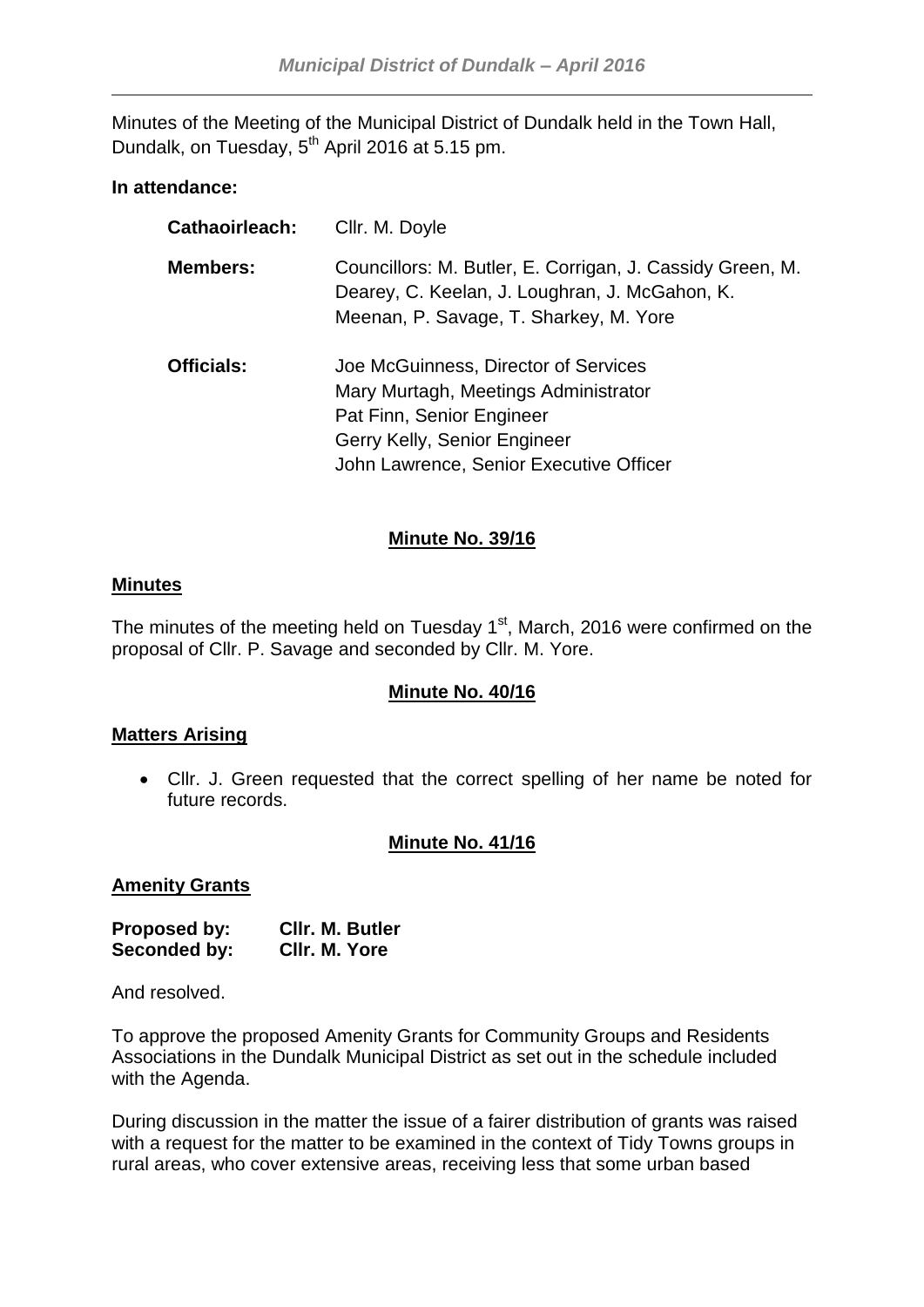Residents Associations. J Lawrence, Acting Senior Executive Officer confirmed that the matter would be examined fully prior to next year's scheme.

## **Minute No. 42/16**

Filling of a vacancy on the Cross Authority Committee arising from the cessation of membership of Cllr. D. Breathnach.

**Proposed by: Cllr. C. Keelan Seconded by: Cllr. P. Savage**

And resolved.

That Cllr. E Coffey fill the vacancy on the Cross Authority Committee arising from the membership of Cllr. D. Breathnach,

## **Minute No. 43/16**

#### **Housing and Communities Progress Report.**

Members noted the report as circulated with the Agenda.

#### **Minute No. 44/16**

#### **Infrastructure, Operations and Marine Progress Report**

Members discussed the Report as circulated with the Agenda and the following matters were addressed:

- Urban Development Fund- F. Pentony, Director of Services advised that the design and Part 8 process is expected to be complete late 2016 with appointment of consultants in early 2017.
- Members stressed the importance of consultation and the need to lever off the project to reinvigorate the Living Cities Initiative and include "Living over the shop" as an objective.
- Municipal District Allocation 2015- Members requested confirmeation of works that are deemed to have been constructed to standard.
- Colaiste Cuchulainn- Local Authority has written to Department of Education, no update as yet on how far the tendering process has advanced but Department needs to release funds before site purchase can be undertaken.
- N53- in discussion in relation to remaining works. Preliminary work undertaken on Options Report.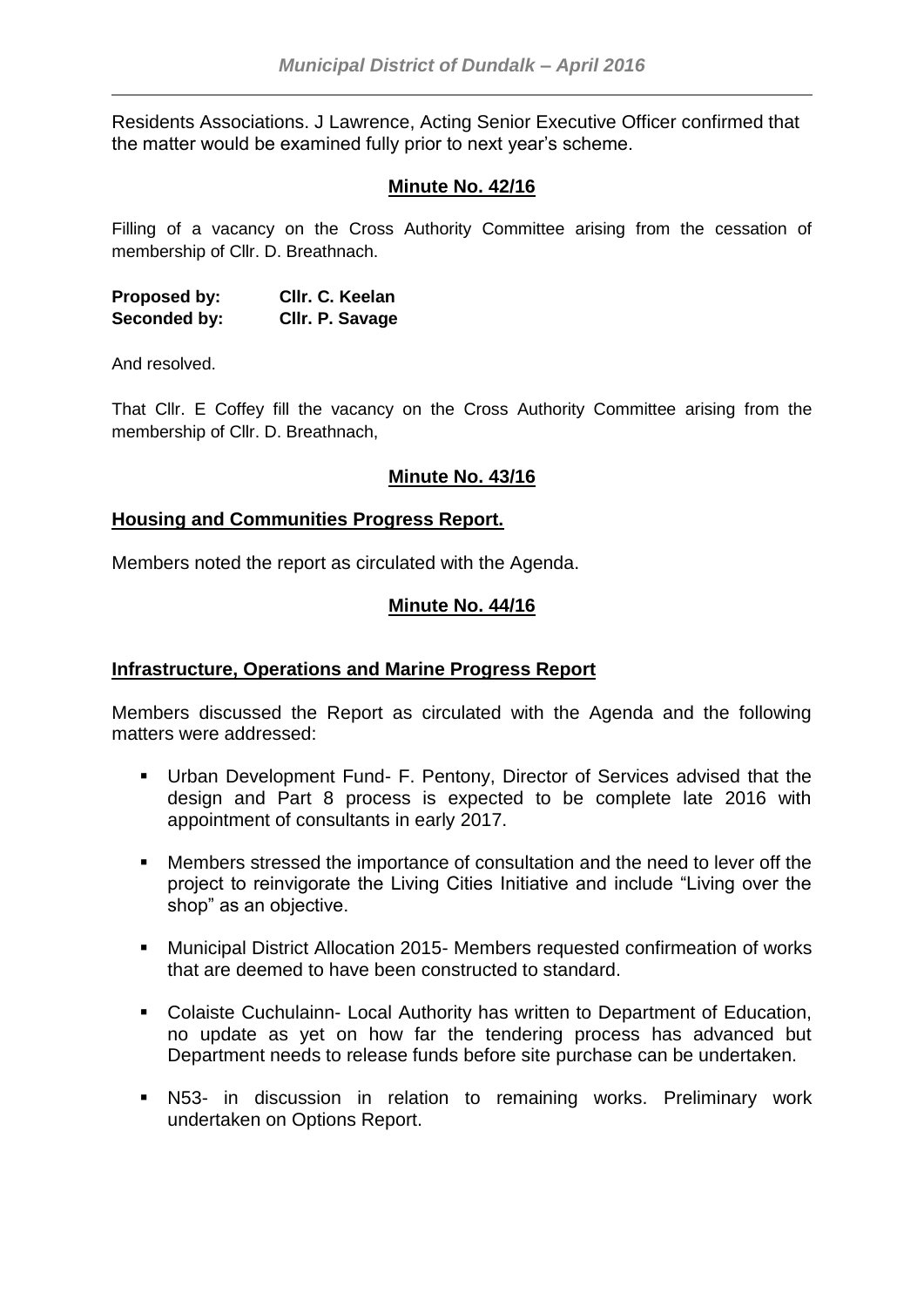- Class 3 Roads- Review/ Audit required to establish condition of Roads- No money available for works.
- **DPM Venures is new street sweeping contractor following tendering process.**
- **Bellurgan Strait-4**" pipe inadequate for proper drainage. Pothole problems need to be addressed. G. Kelly, Senior Engineer undertook to examine.
- **EXECT EXECTS** leasing of Marist School- need to examine if there are any conditions in planning permission that the Board should be aware of to eliminate further risk.

#### **Minute No. 45/16**

#### **Notice of Motion**

| <b>Proposed by:</b> | CIIr. J. McGahon |
|---------------------|------------------|
| Seconded by:        | Cllr. P. Savage  |

"That Louth County Council move immediately to remove the recently installed bollards on the cycle lane at St. Marys Road Dundalk."

#### **Reply:**

**The cycle track at St. Mary's Road is a requirement of the planning permission for the redevelopment of the Marist school. The cycle track has been designed in compliance with the guidance set out in the National Cycle Manual. The bollards are an integral element of the design of the cycle track and their function is to prevent traffic tracking onto the cycle track. The Council does not intend removing these bollards as to do so would be prejudicial to the safety of vulnerable road users cycling to and from school.** 

During a lengthy discussion members expressed dissatisfaction at the lack of consultation, the use of bollards along the street and the fact that the section of Cycle Lane doesn't go anywhere or link to existing infrastructure. Notwithstanding that the cycle lane was provided as part of Planning Permission issued by an Bord Pleanála, Members unanimously agreed that a redesign must be examined to minimise the visual impact which currently is not in keeping with the character of the existing streetscape and that there should not be any further installation of cycle lanes without proper integrated planning. P. Finn, Senior Engineer to examine and revert.

#### **Minute No. 46/16**

#### **Notice of Motion**

**Proposed by: Cllr. T. Sharkey Seconded by: Cllr. E. Corrigan**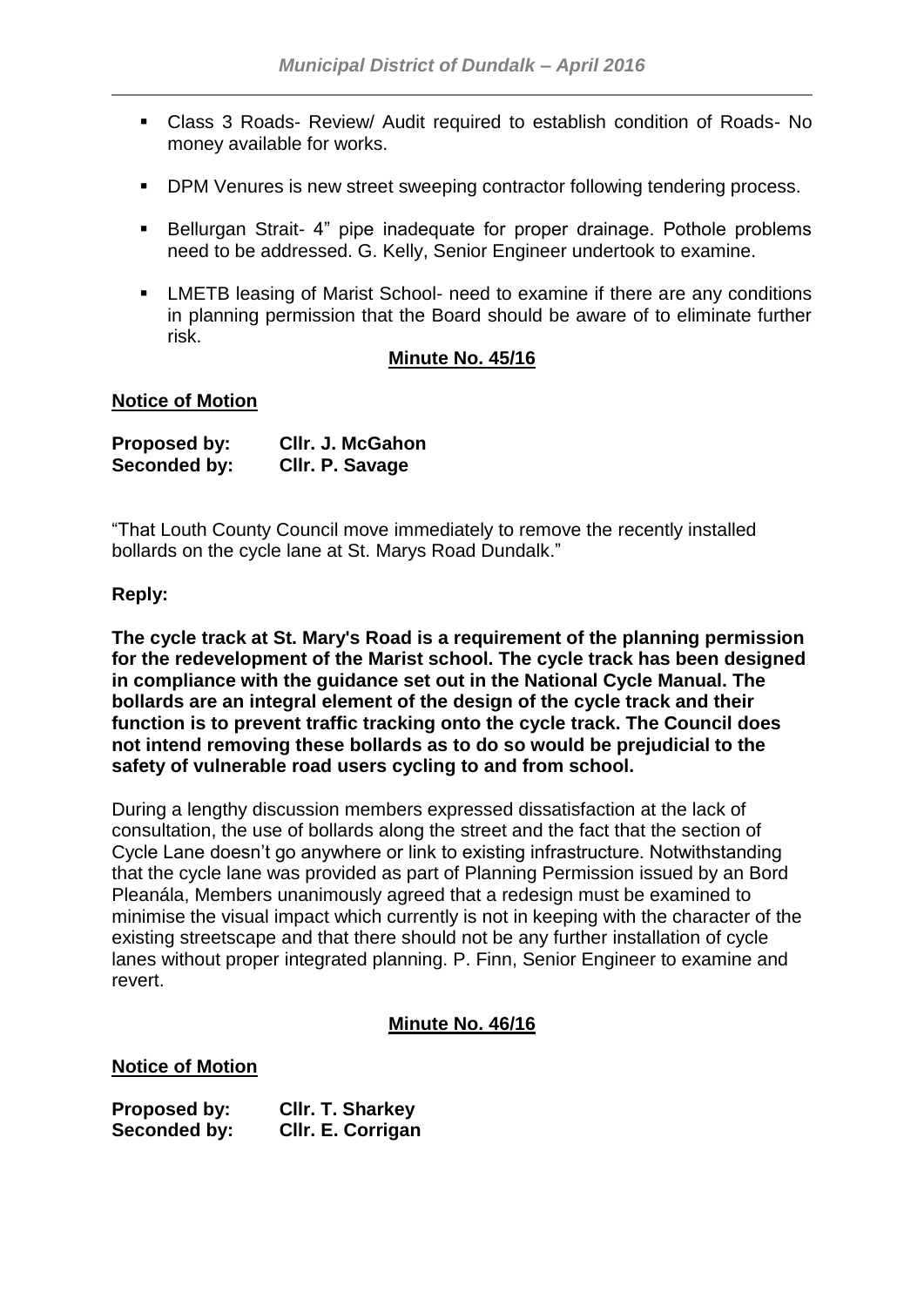"That a review be carried out into the volume of parked traffic at Hill Street with a view to resolving the difficulties residents have in parking and accessing at their homes."

# **Reply:**

## **This matter will be examined and a response issued in due course.**

Cllr. T. Sharkey clarified that the Motion referred to Gosling Terrace, Hill Street where residents need access to parking spaces. G. Kelly, Senior Engineer agreed to examine further and revert to members.

## **Minute No. 47/16**

#### **Notice of Motion**

| <b>Proposed by:</b> | CIIr. J. McGahon |
|---------------------|------------------|
| Seconded by:        | CIIr. M. Butler  |

"In order to entice more people into Dundalk Town Centre, Louth County Council should introduce half price pay parking on Saturday's for a trial period of three months and then review the situation thereafter."

## **Reply:**

**The pay parking scheme currently in operation was adopted by the elected members and followed a statutory consultation process. The scheme provides for reduced parking fees at holiday periods but does not provide for reduced parking on Saturdays. Such a provision would require an amendment to the scheme which would necessitate a full review using the statutory process.**

**Pay parking has proved an effective measure in ensuring that parking spaces are turned over and that all day parking in premium locations is prohibited on that basis it is not recommended that the scheme be reviewed at this time.**

Cllr. J. McGahon, indicated that he was happy for the matter to be progressed in accordance with the reply with Members, during discussions, highlighting the need for replacement of Pay Parking machines and the introduction of a Smart Parking Solution.

## **Minute No. 48/16**

**Notice of Motion Proposed by: Cllr. C. Keelan Seconded by: Cllr. M. Yore**

"In light of the ongoing traffic problems in the vicinity that this Council seeks to install an all- way or four way stop crossing at Marmion's Cross, Kilcurry."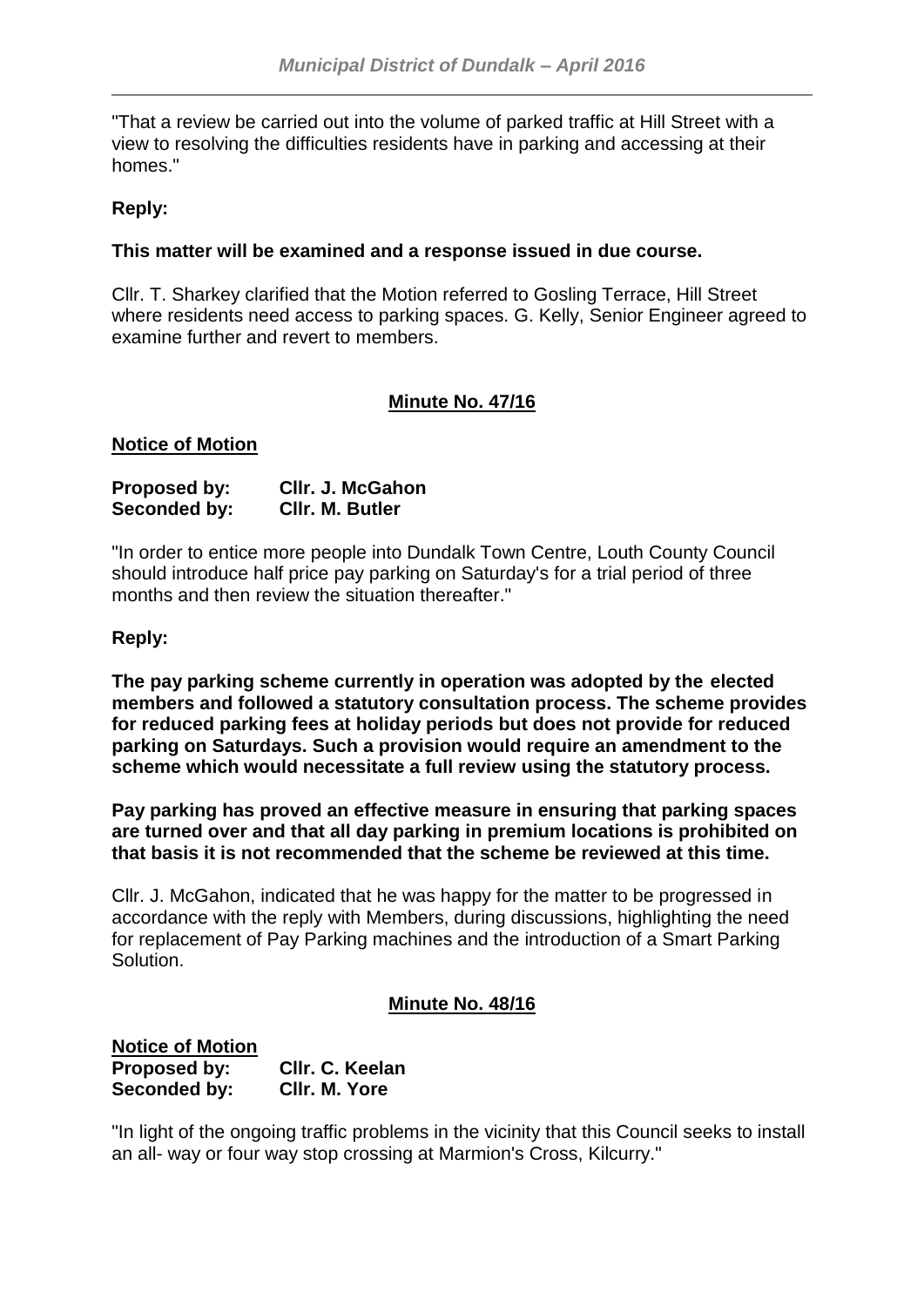# **Reply:**

## **This matter will be examined and a response issued in due course.**

During discussion members requested that the Roads Section examine the feasibility of introducing a four way stop at the crossroads. G. Kelly, Senior Engineer indicated that he would favour such an option an option and would revert with proposals in the matter.

# **Minute No. 49/16**

# **Notice of Question- Cllr. J. McGahon**

"Will Louth County Council provide a detailed update on the application for funding for the Bellurgan Embankment"

# **Reply:**

**The Council has submitted a proposal to the Office of Public Works (OPW) to upgrade the Bellurgan Embankment flood defences. Discussions have been held with the OPW on the detail and it is expected that these will be concluded within a matter of weeks. In the interim funding in the amount of €45,000 has been sanctioned by the OPW to enable the Council stockpile material on site. This work is currently ongoing.**

Members noted the response and, in response to a request for clarification, P. Finn, Senior Engineer indicated that he would provide more detailed clarification on the timeframe.

# **Minute No. 50/16**

## **Notice of Question- Cllr. C. Keelan**

"In relation to the present status of St. Patrick's Cemetery, Dowdallshill I would appreciate clarification of the following:

(a) As funds have been allocated to replace the railings in the Cemetery in this year's Council budget what is the expected start date for these works?

(b) When can we expect to receive a report on the present condition of the Cemetery and a list of works undertaken etc, in advance of the forthcoming partum Sunday as was indicated last year.

## **Reply:**

**(a) Tenders are being prepared at present so it is not possible to give a start date at this time. When a contractor is appointed we will be in a position to give a start date.**